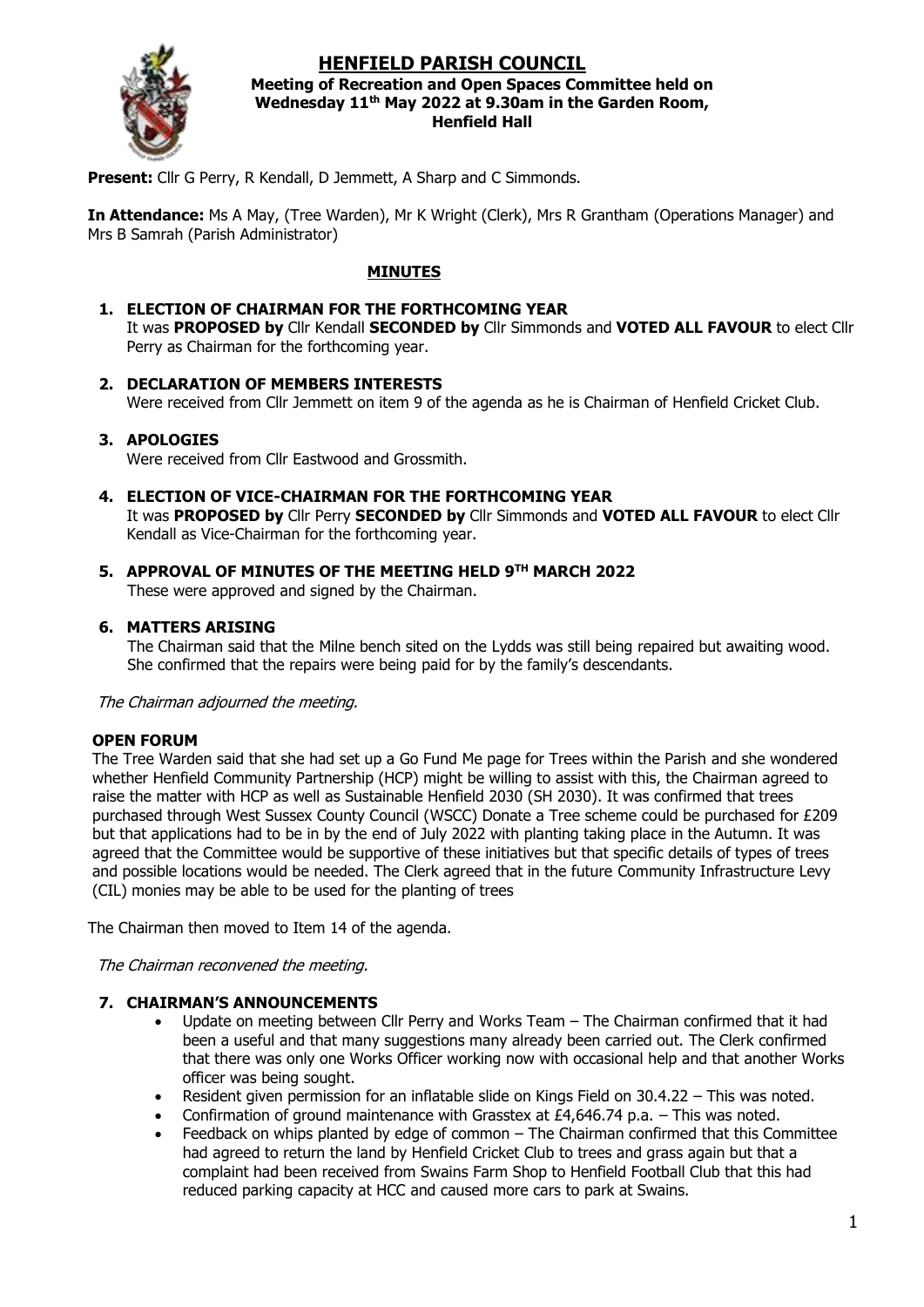• Resident request not to cut grass near Deer Park leading to Leisure Centre during No Mow May – this was noted but it was confirmed that this was not HPC land. The Chairman asked that the Parish Office alert Horsham District Council (HDC) to this request.

**ACTION POINT:** Parish Administrator would write to HDC Gardens and pass on this request as well as writing back to the resident.

• Wildflower plugs planted at the Swales – The Chairman thanked Liz Taylor for her continuing work with growing seeds and planting out on the Swales as well as the planting in the library car park. She also confirmed that Cllr Morgan had donated a Purple Filbert in the Community Orchard and thanked him for this.

# **8. HENFIELD PARISH COUNCIL BUSINESS PLAN – ROS RESPONSIBILITIES**

The Chairman confirmed that ROS Committee responsibilities included organising an annual walk with the Safe Routes working group, delivering two trails per year that are fully signed and inspected and promoting countryside matters on social media. The plan also requires a reduction in HPC's Carbon Footprint, and the Chairman reminded all that 2024 is the year of Biodiversity. The Clerk suggested that at each meeting one or two points be raised for consideration, and it was agreed that social media could be looked at this month.

**ACTION POINT:** The Chairman and possibly Cllr Kendall would meet with Parish Staff to look at social media output in relation to countryside and sustainable issues.

### **9. CRICKET CLUB**

- 1 Update on Lease Extension The Clerk confirmed that all the paperwork was now completed and signed by both parties and that HPC was awaiting delivering of the finalised doscumantation.
- 2 Replacement of training nets Request to apply for Section 106 (S106) money Cllr Jemmett confirmed that HCC have submitted 2 claims for grants for work on the Nets and hoped that the work could commence in the off season. All agreed that if there was still a shortfall that HPC would see whether some CIL funds could be used to assist the project.

### **10. FOOTBALL CLUB**

1 Access to Rothery Field – Update – The Clerk confirmed that at the last Parish Council meeting the costs had been agreed and a solicitor had been appointed to work out the Agreement with the Landowner.

# **11. TENNIS CLUB**

1 Container in Leisure Centre car park – Update – The Chairman confirmd that the container would be allowed to stay in the car park until the end of July, the work was likely to start on 6th June. The Clerk said that Henfield Tennis Club (HTC) had made a donation to Henfield Football Club (HFC) for the inconvenience and that HFC had been allocated five car parking spaces in the car park for their football tournament during the weekend of 21st and 22nd May. HTC had reported some anti-social behaviour and that they were keeping an eye on matters.

# **12. PLAYING FIELDS**

- 1 Memorial Field
	- Update on meeting held on  $28<sup>th</sup>$  April 2022 The Chairman said that it had been a very useful meeting and confirmed that HFC Under 15 girls football team would be using the pitch at the Memorial Field regularly. She said that drainage out of NE corner would likely be necessary and that quotes from alternative contractors would be sought. The HFC Treasurer had been unaware of the agreement whereby HFC had agreed to pay half of costs for the Memorial Field. The Clerk also confirmed that any work necessary would not be carried out until after the Summer.

The Clerk confirmed that HFC would supply dimensions of goal posts so that these could be left up all year round.

Replacement of broken bin at a cost of £220 from HDC.

It was **PROPOSED by** Cllr Kendall **SECONDED by** Cllr Sharp and **VOTED ALL FAVOUR** to purchase a new bin from HDC at a cost of £220.

**ACTION POINT:** Parish Administrator would place the order with HDC.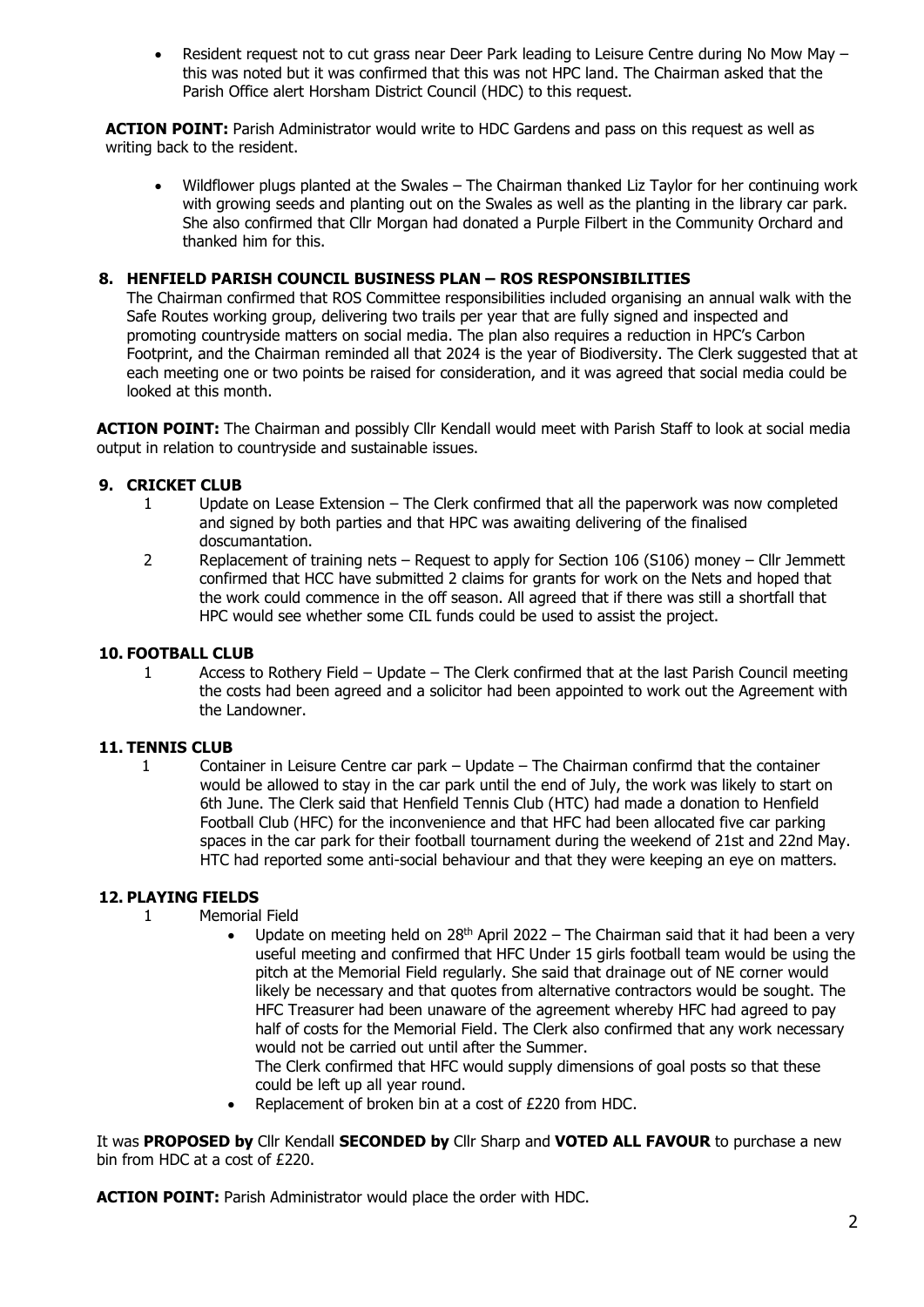- 2 Rothery Field Improvements to playing surface carried out during  $w/c 18<sup>th</sup>$  April. The Clerk confirmed that the grass was beginning to grow thanks to some watering by HFC and the recent rain.
- 3 Kings Field
	- To consider request from Activ8 Nursery based at Youth Club for a Farm to visit Kings Field in June or July. It was agreed that more information was needed such as exact area of Kings Field, number and type of animals and insurance from the company providing the farm as well as making sure that HFC were happy. It would be essential that the area would be well contained It was agreed that if a decision was needed before that next meeting the Chairman and Cllr Kendall could make it.

**ACTION POINT:** Parish Administrator would ask the nursery for more information including completion of event request form and liaison with HFC.

> • To consider widening the path through from School to Leisure Centre – Cllr Kendall had been asked by Henfield Leisure Centre about the possibility of widening the path which they used when accompanying children from School to the Leisure Centre. It was agreed that this should be held over until such time as HFC are working on the pitch and/or pavilion at the Kings Field.

### **13. TRAILS AND FOOTPATHS**

- 1 North Adur Trail The Clerk confirmed that Cllr Eastwood was working on the detail around the points of interest along the route. He also pointed out that Henfield Birdwatch had prepared the bird layer information for the Village Centre & Commons trail, incorporating photographs, text and examples of birdsong, they were thanked for their input. This would be added to the online version by PMW which is accessible via the Hidden Henfield website.
- 2 Dog walkers leaving Dog Poo Bags in undergrowth It was agreed that polite notices would be purchased and put in key places which were causing a problem. It was also agreed that the Website would carry reminders and Works Officer would be asked to keep track of problem areas.

**ACTION POINT:** Operations Manager would update the website and either purchase signs or create one inhouse to be placed at specific problem areas.

#### **14. TREE WORK**

- 1 Tree Wardens to receive update and recommendations from Tree wardens' meeting on  $21<sup>st</sup>$  April including – The Chairman confirmed that four tree wardens had attended a lot of interesting ideas had been raised. It was agreed that Tree Wardens will meet regularly and that the Tree Warden would summarise what was suggested.
- 2 Request to support Donate a Tree scheme with WSCC (Go Fund Me page) –The Tree warden explained that the trees would be planted on verges.

It was **PROPOSED by** the Chairman **SECONDED by** Cllr Kendall and **VOTED ALL FAVOUR** to support this scheme.

3 Request to purchase galvanised water trough at approximately  $£250.00 -$  The Chairman said that another Tree warden had suggested this idea as well as details on how to make a float to prevent animals from drowning in the trough.

It was **PROPOSED by** the Chairman **SECONDED by** Cllr Sharp and **VOTED ALL FAVOUR** to purchase this galvanised trough and the materials for a float.

**ACTION POINT:** Parish Administrator would order the Trough and materials and see if the Works Team were able to make the float or whether this would need to be built elsewhere.

4 Tree Survey – To receive quotes for Tree Surgery required at three months – It was confirmed that three quotes had been received; Southern Beeches @ £1,880.00, Connick Tree Care @ £5,640.00 and KPS @ £6,110.00 (all excluding VAT) The Clerk confirmed that Southern Beeches, based in Henfield had generally always been much cheaper than any other quotes received in the past. One of our Tree wardens also had ideas for how we should dispose of trees reduced and felled in this surgery in order to help wildlife and biodiversity, which would be given to the tree surgeon.